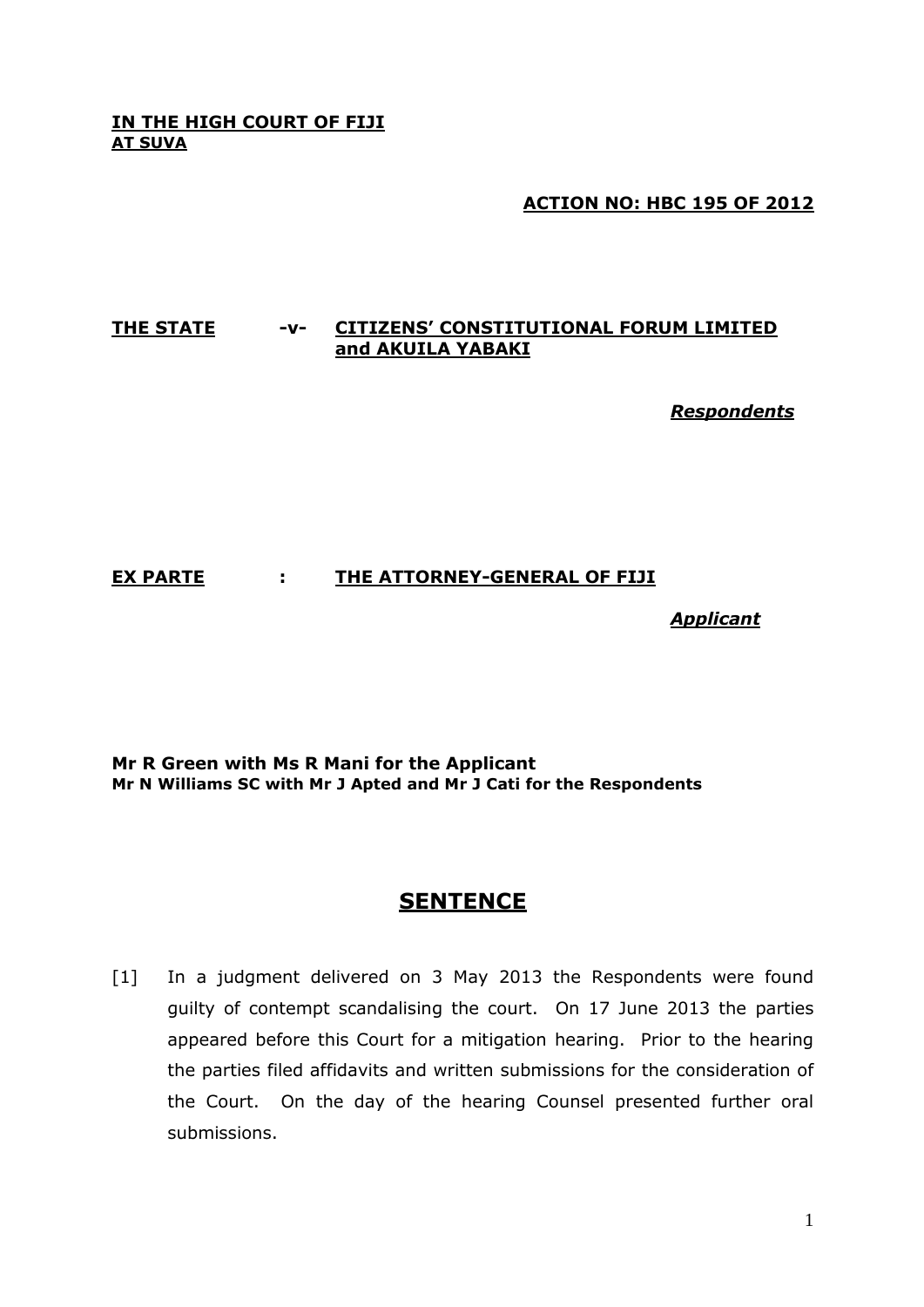- [2] The background facts were set out in detail in the earlier judgment and since they are relevant to sentencing it is appropriate to summarise them in this decision. Between  $13 - 18$  November 2011 the Chairman of Law Society Charity, a Mr Nigel Dodds, made a private visit to Fiji. The Law Society Charity is based in the United Kingdom and was established by the Law Society of England and Wales to promote law and justice issues with particular emphasis on legal education and human rights. The Law Society Charity decided to take advantage of the private visit by its Chair to evaluate *"the position there"* and *"to publish a report."* For the purposes of the evaluation and the report the Chair restricted himself to interviewing selected persons on the main island of Viti Levu.
- [3] Those persons selected and interviewed by Mr Dodds were identified in general but not by name in the Report dated 12 January 2012 that was subsequently published in the United Kingdom after the visit. The full report was annexed to the affidavit sworn on 16 July 2012 by the Applicant. Those who were not interviewed by Mr Dodds or approached for comment were listed in paragraph 4 of the same affidavit. The list of persons whom Mr Dodds did not approach includes virtually all those persons who perform functions or hold office in positions associated with law and justice in Fiji.
- [4] Sometime after the Report was published there appeared on page 8 of the First Respondent's newsletter "*Tutaka*" published in April 2012 an item with the heading *"Fiji: The Rule of Law Lost".* The sub-heading described the item as an *"analysis of the Law Society Charity Report 2012."* A copy of the newsletter including the item on page 8 was also annexed to the same affidavit sworn by the Applicant. The item that appeared on page 8 was written by a Mr Jonathan Turner. No information about Mr Turner or his qualifications and work experience appeared as part of the item on page 8. It would appear that he was at the time an English volunteer legal practitioner attached to the First Respondent.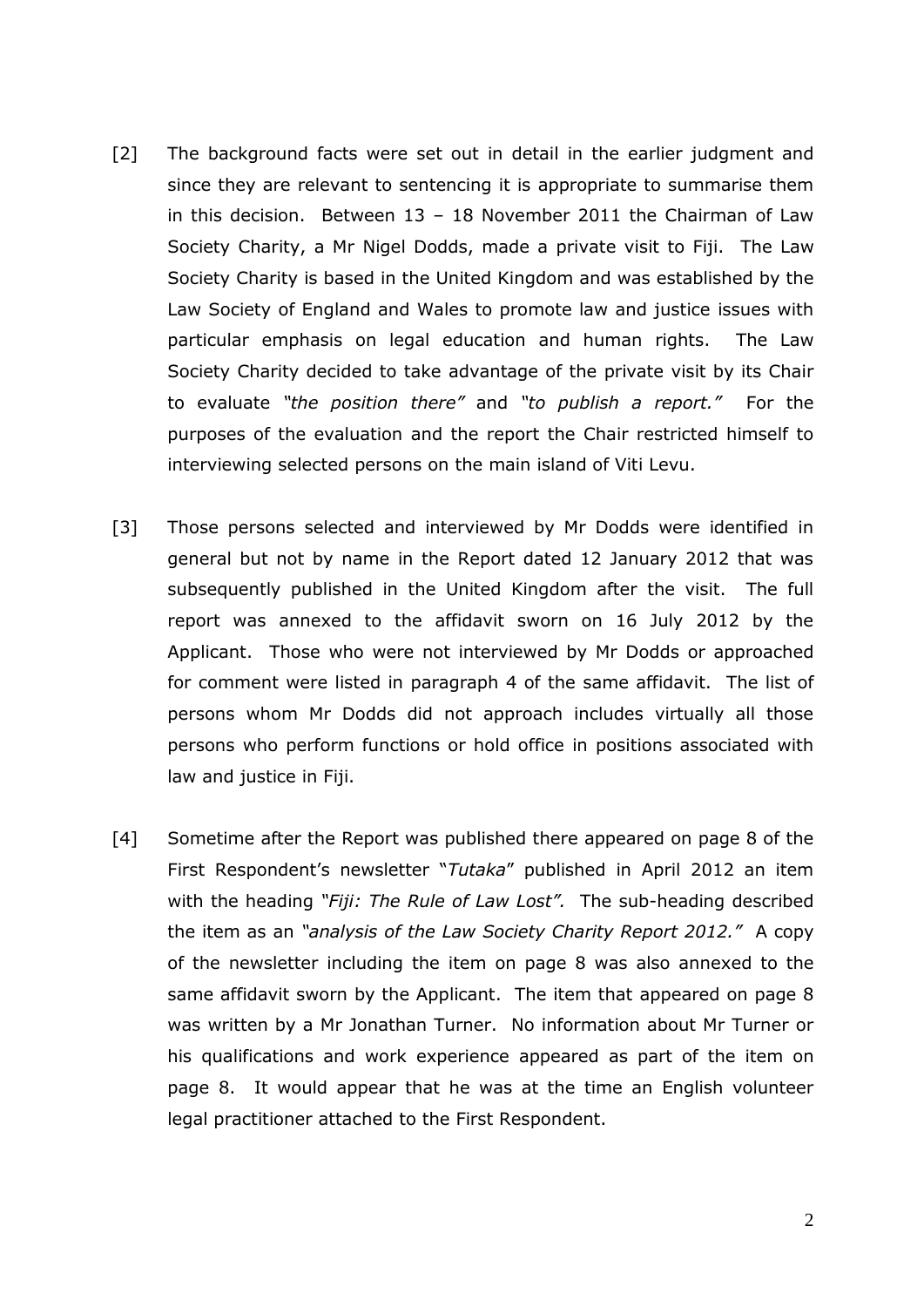- [5] The words in the item on page 8 that were the subject of the contempt proceedings were set out in the Statement that is required to be filed under Order 52 of the High Court Rules. The Statement alleged that the words:
	- *"(a) The Law Society Charity (LSC) in its report, "Fiji: The Rule of Law Lost" provides a stark and extremely worrying summary as to the state of law and justice in Fiji;*
	- *(b) The report highlights a number of fundamental failings of the current judiciary and legal structure in Fiji, particularly in relation to the independence of the judiciary;*
	- *(c) That the independence of the judiciary cannot be relied on"*

scandalised the Court and the judiciary as a scurrilous attack on the judiciary and the members of the judiciary by lowering or by posing a real risk of lowering or undermining the authority of the judiciary and the Court.

- [6] At all material times the Respondents maintained their pleas of not guilty. The First Respondent is the proprietor and publisher of the quarterly newsletter "*Tutaka*" and the Second Respondent is the editor of that newsletter.
- [7] The Respondents were found to be quilty of contempt scandalising the court on the basis that the words as understood by the newsletter's fair minded and reasonable readers would have the effect of raising doubts in their minds that disputes between members of the public and between members of the public and Government would not be resolved by impartial and independent judges. I concluded that as a result the words had the effect of undermining the authority and integrity of the judiciary in Fiji and hence undermining public confidence in the administration of justice.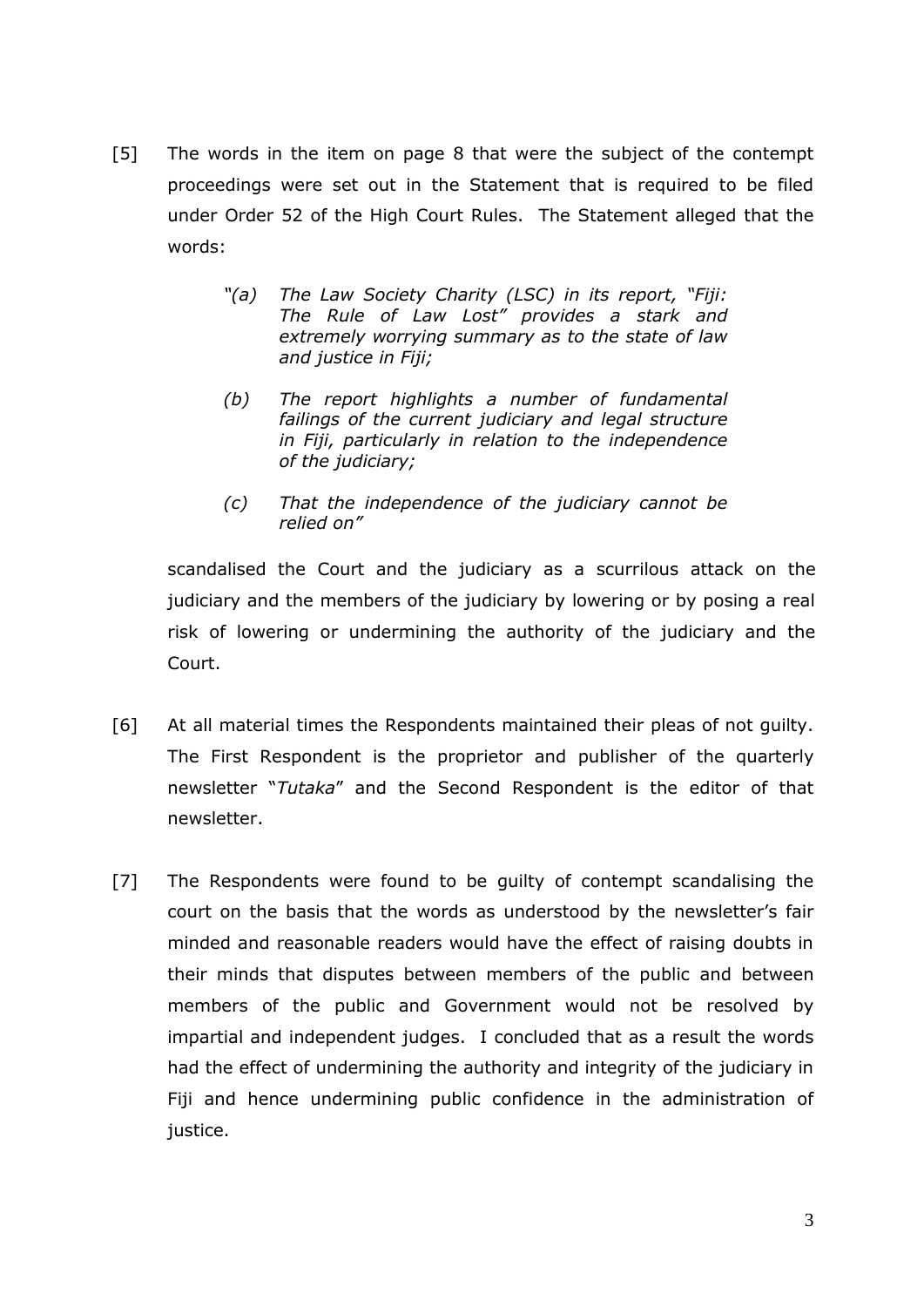- [8] The task for the Court now is to determine how should its power to punish the Respondents for contempt of court under Order 52 of the High Court Rules be exercised? At the outset I am compelled to indicate that in my judgment this is a case of contempt scandalising the court which should be punished by a penalty that reflects the public interest, acts as a deterrence and appropriately denounces the conduct of the Respondents. I do not consider this to be a case where the mere ordeal of court proceedings and an offer to pay costs with an apology is sufficient. Such an outcome would suggest that the court does not take seriously the role of safeguarding the community from attacks on members of the judiciary and the court which have the effect of undermining confidence in the administration of justice.
- [9] In determining what penalty should be imposed on the Respondents by the Court there are a number of factors that are usually considered to be relevant. In **Attorney-General for the State of New South Wales –v-Radio 2UE Sydney Pty Limited and John Laws** (unreported appeal decision of the New South Wales Supreme Court No. 40236 of 1998 delivered 11 March 1998; [1998] NSWSC 29) Powell JA indicated that it was appropriate to consider the objective seriousness of the contempt and the level of culpability (i.e. intentional conduct, reckless conduct, negligent conduct or conduct without any appreciation of consequences).
- [10] Apart from seriousness and culpability, other factors that should be considered in this case are (i) any plea of guilty, (ii) any previous convictions for contempt, (iii) any demonstration of remorse and (iv) character and personal circumstances.
- [11] In my view this is a serious contempt. This conclusion was stated in the last paragraph of the earlier judgment and the reasons for that conclusion are discussed at length in the judgment. Its seriousness is re-inforced by the Preamble to *"The Bangalore Principles"* which, amongst other things, states that: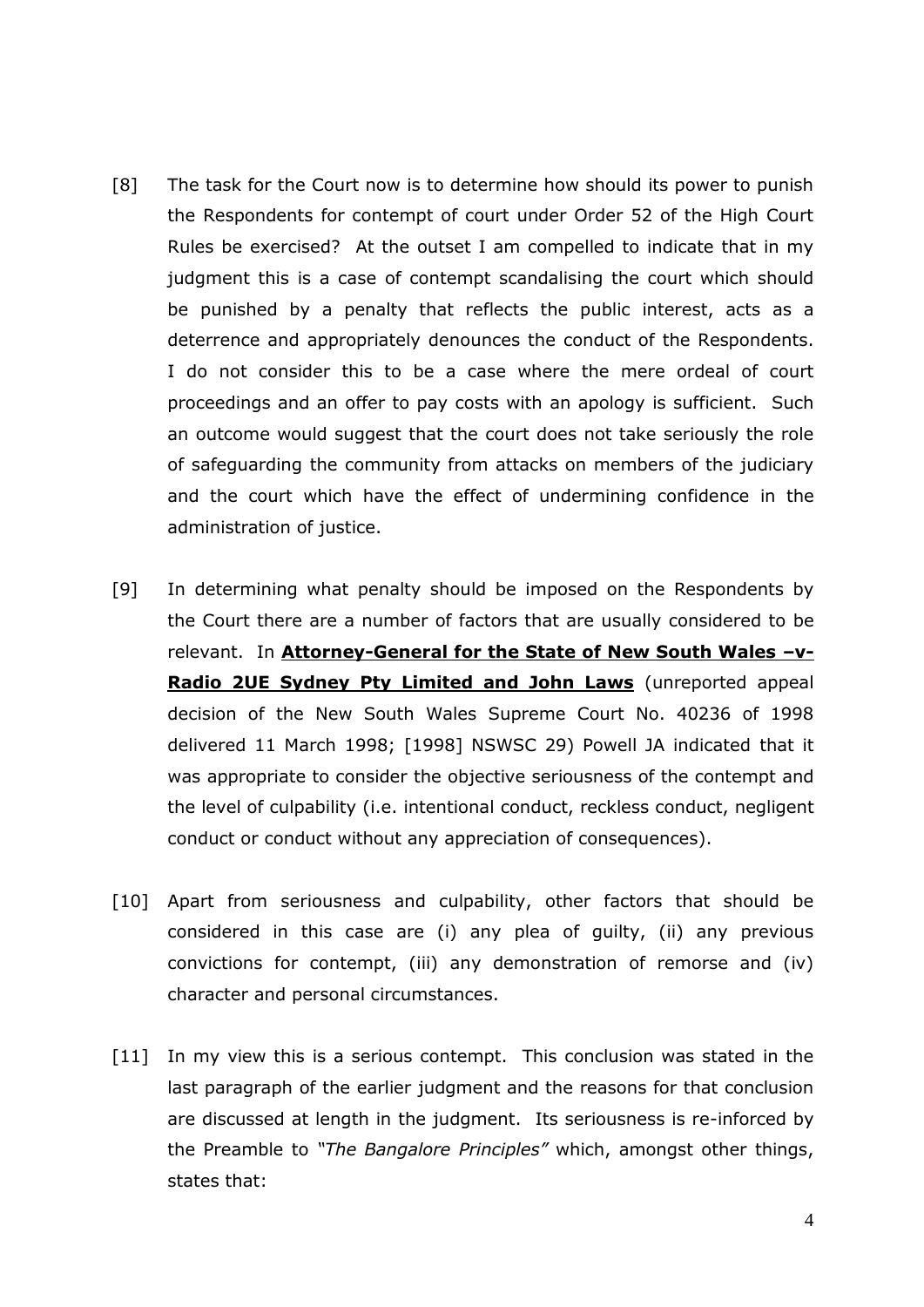*"Whereas public confidence in the judicial system and in the moral authority and integrity of the judiciary is of the utmost importance in a modern democratic society."*

- [12] In my judgment that there may not presently be in Fiji a parliamentary system of government does not in any way diminish the importance of maintaining public confidence in the judicial system and in the moral authority and integrity of the judiciary and the courts. By publishing the words "*that the independence of the judiciary cannot be relied on"* the Respondents were representing to readers of the newsletter that members of the public seeking to have their disputes resolved through the courts could not rely on:
	- (i) members of the judiciary exercising their judicial function independently on the basis of their assessment of the facts and in accordance with a conscientious understanding of the law, free of any extraneous influences, inducements, pressures, threats or interferences, direct or indirect from any quarter or for any reason;
	- (ii) members of the judiciary being independent in relation to society in general and in relation to the particular parties to a dispute which the judge has to adjudicate;
	- (iii) members of the judiciary being free from inappropriate connections with, and influence by, the executive and legislative branches of government and appearing to a reasonable observer to be free therefrom;
	- (iv) members of the judiciary in performing judicial duties being independent of judicial colleagues in respect of decisions which the judge is obliged to make independently;
	- (v) members of the judiciary encouraging and upholding safeguards for the discharge of judicial duties in order to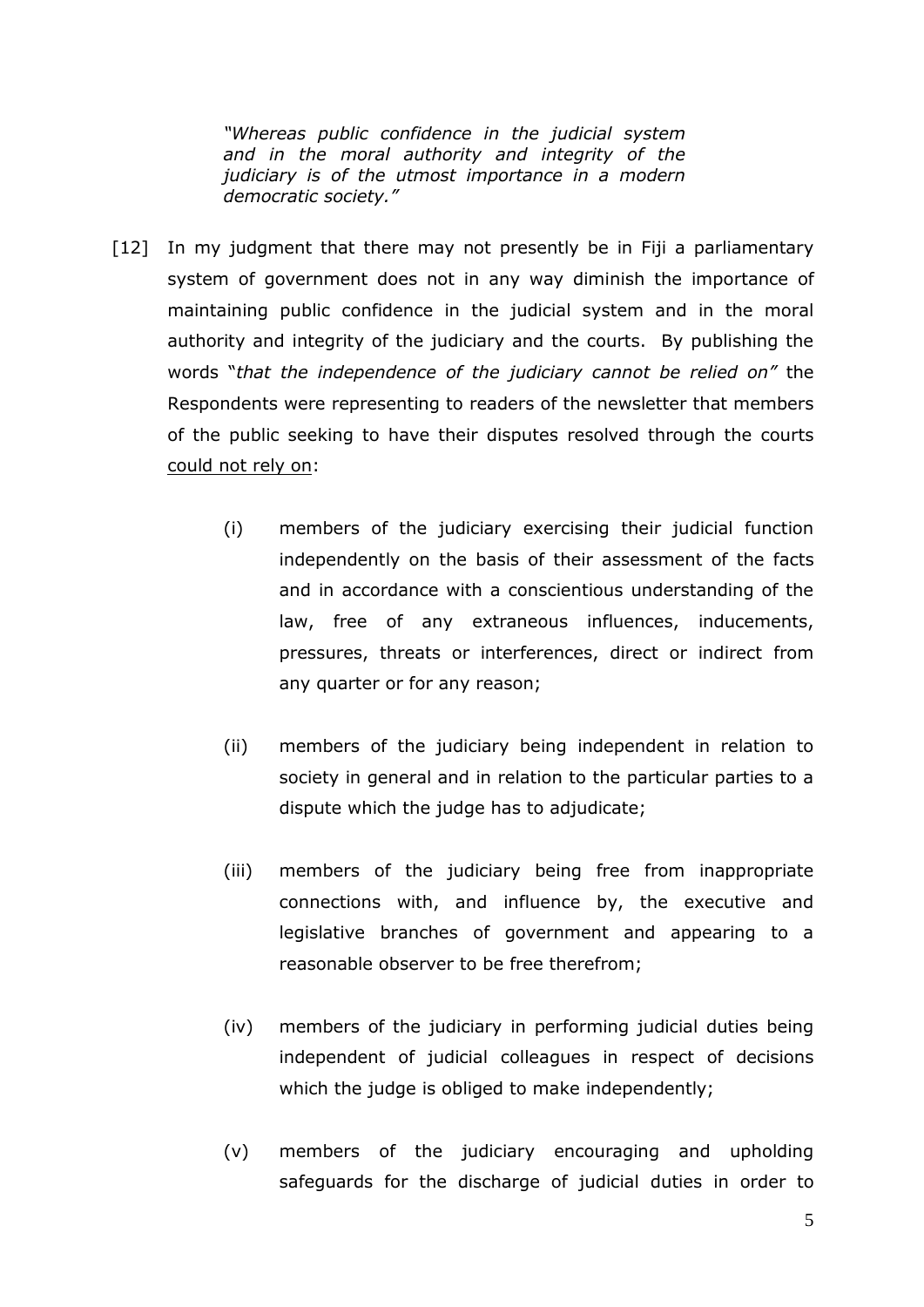maintain and enhance the institutional and operational independence of the judiciary;

- (vi) members of the judiciary exhibiting and promoting high standards of judicial conduct in order to re-inforce public confidence in the judiciary which is fundamental to the maintenance of judicial independence.
- [13] The issues discussed above represent the six applications of the principle of judicial independence which as Value 1 is described in the Bangalore Principles as being a pre-requisite to the rule of law and a fundamental guarantee of a fair trial. The Respondents are telling their readers that members of the public cannot rely on the fundamental guarantee of receiving a fair trial. In my judgment the newsletter item on page 8 at the very least seriously risks undermining public confidence in the judiciary and the courts and hence public confidence in the administration of justice.
- [14] The Respondents submit that the seriousness of the contempt is mitigated by the limited circulation of the newsletter. The material before the Court indicated that there were about 2000 copies printed. It is accepted that access to the newsletter is restricted in the sense that distribution is not at large as is the case with a daily national newspaper. I also accept that this is a matter to be considered when determining appropriate penalties.
- [15] I do not accept the submission that the purpose of publishing the article was to generate debate about the issues raised by the Dodds Report. It is one matter to publish an article that presents two opposing arguments with the intention of generating debate as to the merits of each side's position. Debate implies the existence of at least two opposing positions. The newsletter article does nothing of the sort. It purports to be an analysis of a report based on limited material obtained from persons selected by its author. In any event the submission does not in any way diminish the serious nature of the contempt.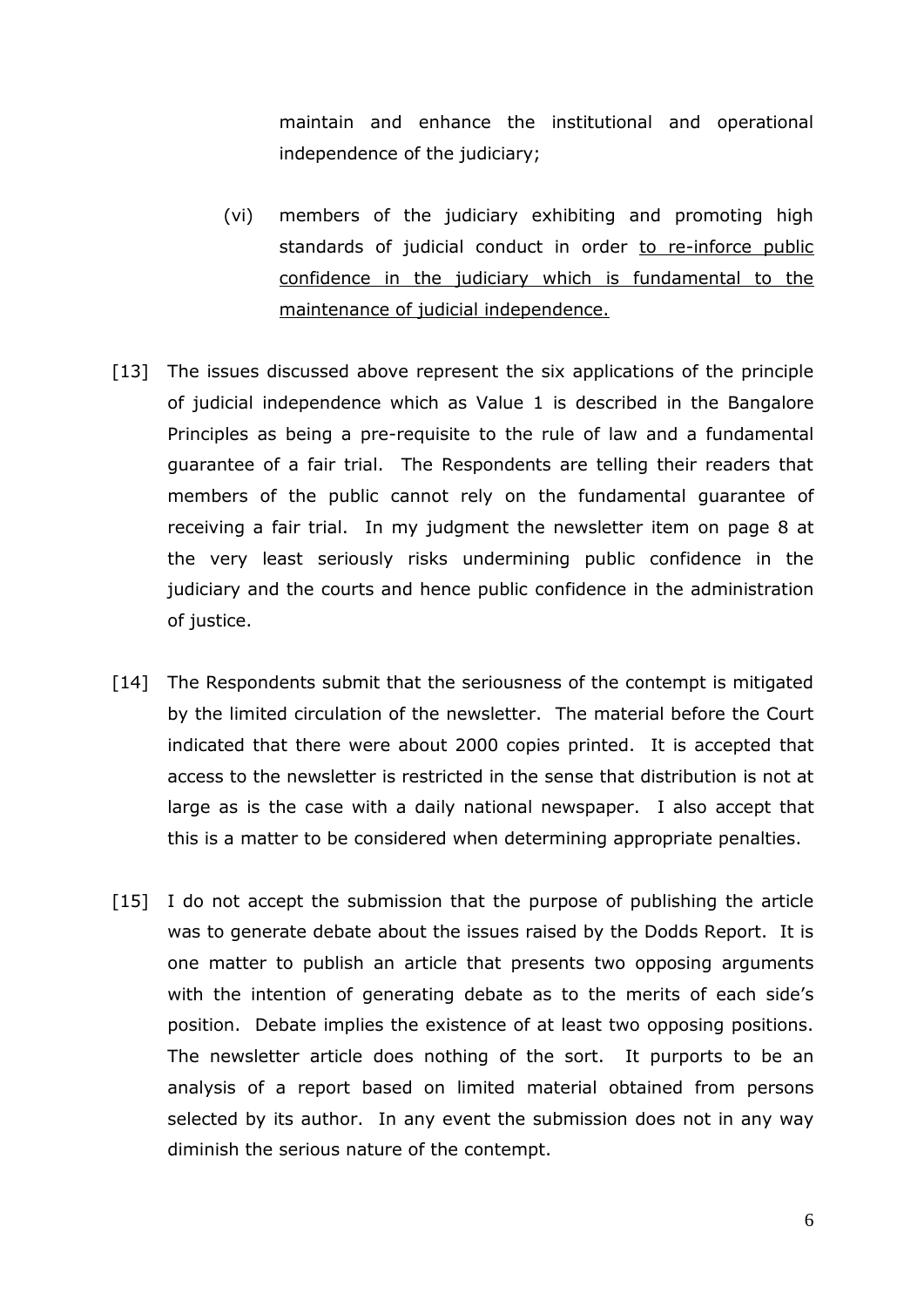- [16] Turning to culpability which is an issue that by its nature is of more relevance to the Second Respondent. Whilst the existence of the intention to scandalise the court is not a necessary ingredient to establish a finding of guilt, the issue is relevant when considering an appropriate disposition. The Second Respondent has consistently maintained that he did not and does not consider the article in the newsletter published by the First Respondent to constitute contempt scandalising the court. In my judgment he is seriously mistaken and misguided. The Second Respondent is not a legal practitioner by training and before publishing the words *"the independence of the judiciary cannot be relied on"* he did not obtain any legal advice. It is a serious allegation against the judiciary. It does not matter that the article did not make any allegation against a sitting judge. It does however assert that the independence of the judiciary (i.e. the individual judges of the courts) cannot be relied on. I have no hesitation in concluding that those words do have the effect of posing a real risk of undermining the administration of justice.
- [17] The Second Respondent appears to rely in part upon the authorship of the article itself and the author of the report as a basis for his conclusion that the article did not constitute contempt scandalising the court. Mr Turner and Mr Dodds may well both be legal practitioners.
- [18] Neither the report prepared by Mr Dodds and published in England nor the article written by Mr Turner and published by the Respondents in the newsletter concerned the judiciary in England. In my judgment the issue for the Second Respondent was not whether the authors writing about the judiciary in Fiji considered that the material did or did not amount to contempt scandalising the court but rather whether the publication in Fiji of the allegation in the newsletter when considered objectively constituted contempt scandalising the Court. In my judgment that is a matter upon which the Second Respondent ought to have obtained legal advice based on the developing case law in Fiji. Furthermore, an article written by a volunteer attachment, although a legal practitioner, required extra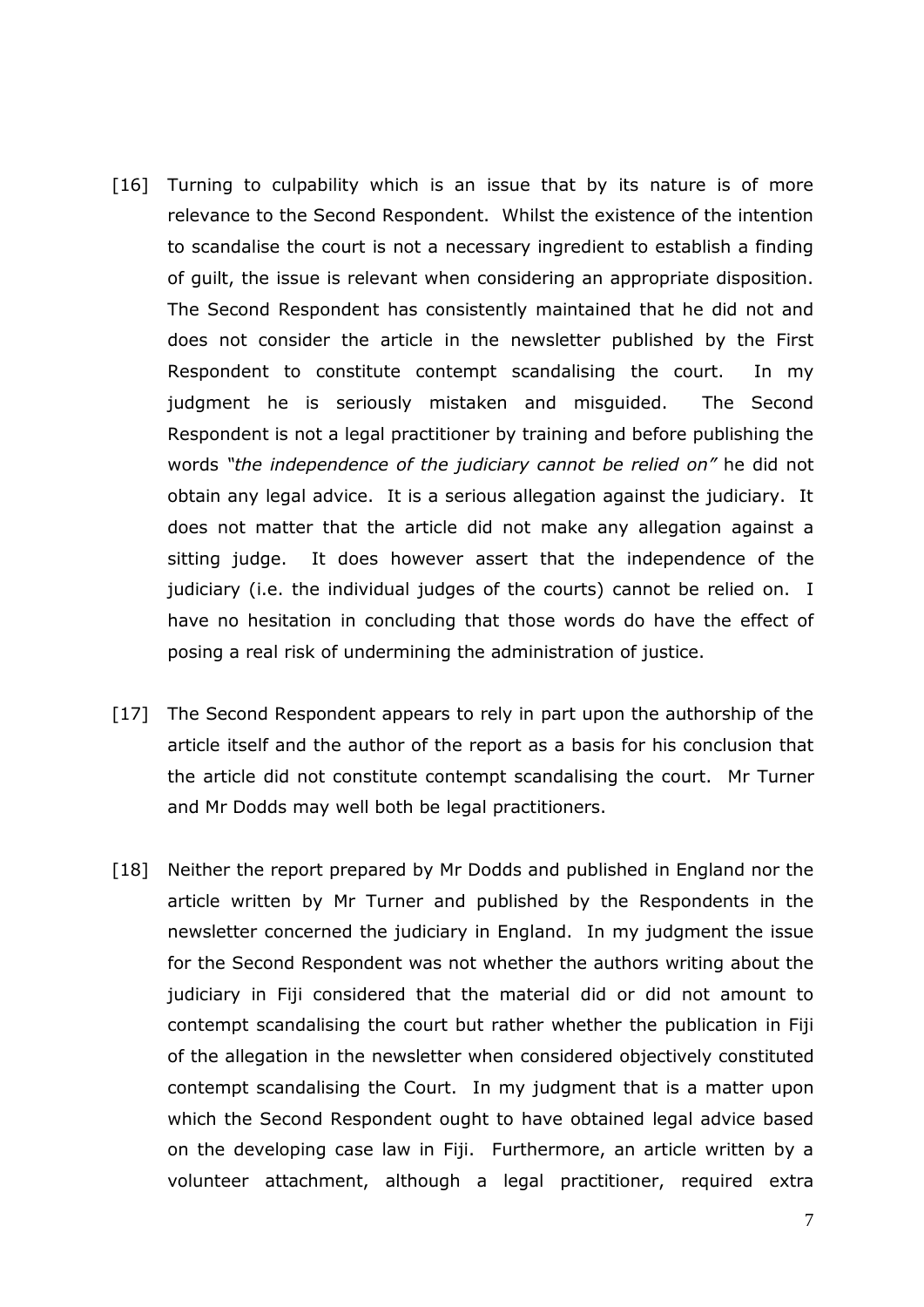vigilance on the part of the Second Respondent as editor. There is authority for the proposition that what may be regarded as tolerable criticism in a developed society may nevertheless be intolerable and contemptuous in a developing state where public confidence in the judiciary is not so well established and where the rule of law is as a result more vulnerable. (See the Privy Council decision in **Ahnee and Others – v- Director of Public Prosecutions** [1999] 2 WLR 1305). Furthermore, the fact that the Respondents received no advice to the contrary from their legal representative concerning their plea of not guilty is not a mitigating factor.

- [19] Finally I am not entirely satisfied that the Second Respondent can legitimately claim that his culpability should be limited to that which was urged before me by Counsel for the Respondents. Counsel submitted that the Second Respondent although intending to publish the article as editor had no appreciation of the potential consequences of doing so. However in my judgment the Second Respondent should have realized, before publishing, that the claim that *"the independence of the judiciary in Fiji cannot be relied on"* was unsupported by any material in the summary written by Mr Turner. This is even more so when considered in the context of the various applications of the principle of judicial independence in *"The Bangalore Principles"* to which reference has already been made in this decision. Reliance on events that happened in April 2009 does not constitute support for the assertion that the independence of the judiciary cannot be relied on in November 2011.
- [20] As already noted, the principles that are generally applied in sentencing proceedings require the court to consider the issues of genuine remorse and any plea of guilty. In my judgment these two matters can be considered together since a plea of guilty, particularly an early plea of guilty, is regarded as one of the indicators of genuine remorse. When there is a plea of guilty a court will usually grant a reduction in sentence. The amount of the reduction depends on, amongst other matters, the stage in the proceedings at which the plea was given or an indication that there would be a plea of guilty. It is possible that a reduction in sentence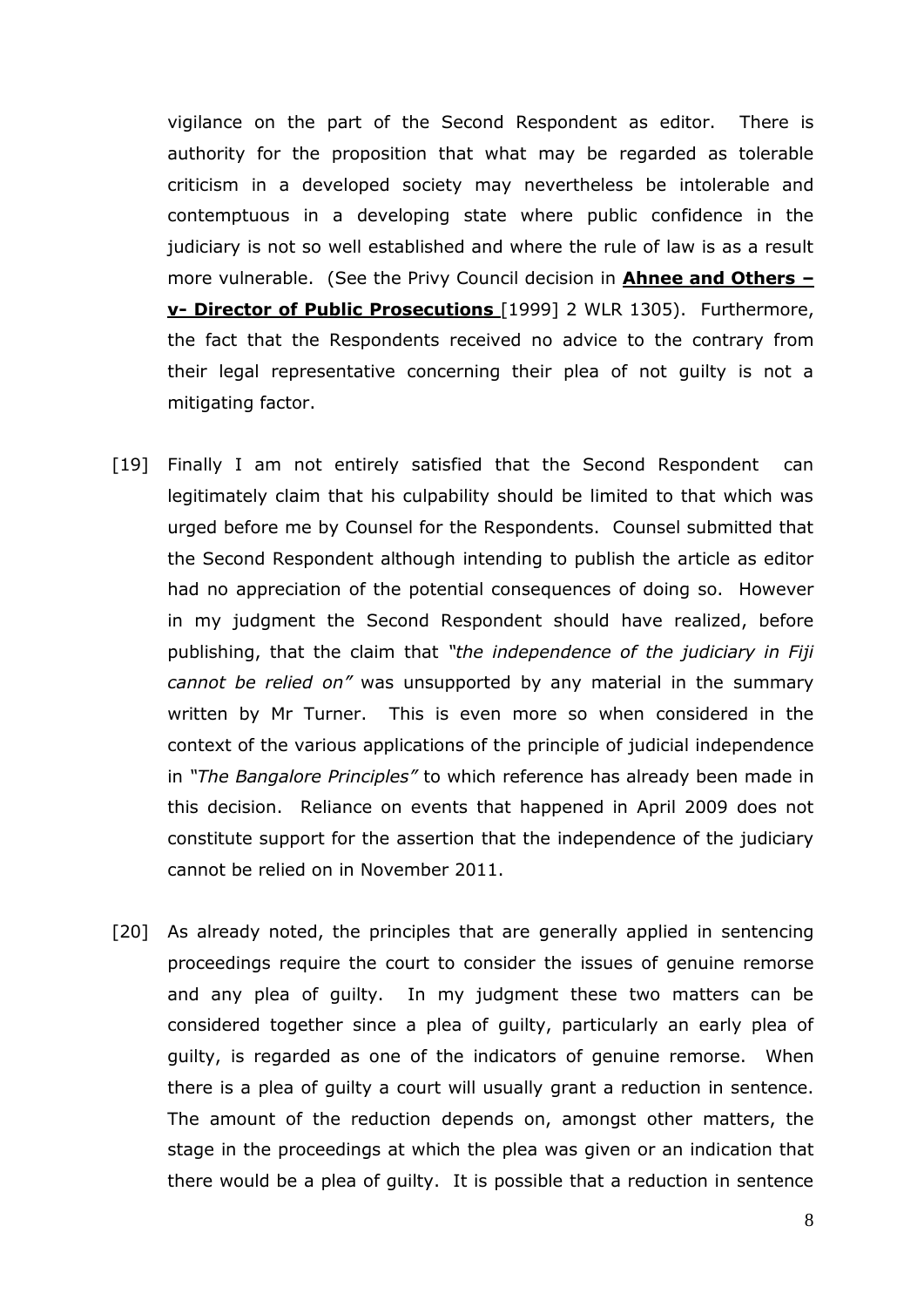of up to one third may be granted in respect of an early plea of guilty. The rationale underlying the reduction is *"in the nature of a reward for keeping the machinery of justice moving and the cost of administering the criminal justice system down"* (Archbold 2012 para. 5-118).

- [21] In the present case at all times up to and including the day of the sentencing hearing the Respondents have maintained their pleas of not guilty. As a result the Respondents cannot claim any credit from the Court on that basis.
- [22] That leaves the question of remorse. The manner in which remorse is considered differs from the situation where there is a plea of guilty. The issue of what reduction should be granted for a plea of guilty is usually considered at the end of the sentencing process after the court has considered the aggravating and mitigating factors and having arrived at an appropriate sentence. Genuine remorse or contrition is usually regarded as a mitigating factor to be considered at the same time as other mitigating factors. However in a case where there has been a plea of not guilty it is difficult to entertain the notion of genuine remorse as a mitigating factor. To put it bluntly, a plea of not guilty is usually inconsistent with remorse or contrition.
- [23] However, it is appropriate to determine first whether the Respondents have at any time expressed remorse or contrition. After the finding of guilt the Second Respondent in his affidavit sworn on 24 May 2013 has sincerely apologized to the Court and to the judiciary for the publication of the article in the newsletter (para.18). The Second Respondent has accepted full responsibility for the publication of the article and has authorized his Counsel to tender a formal and unreserved apology for the publication (para.19). The apology which was tendered and which the Second Respondent offered to publish was set out on page 16 of the Respondents' Mitigation Submission filed on 11 June 2013.
- [24] The issue is to what extent should the Court regard such expressions of remorse as genuine and how much weight should the Court attach to such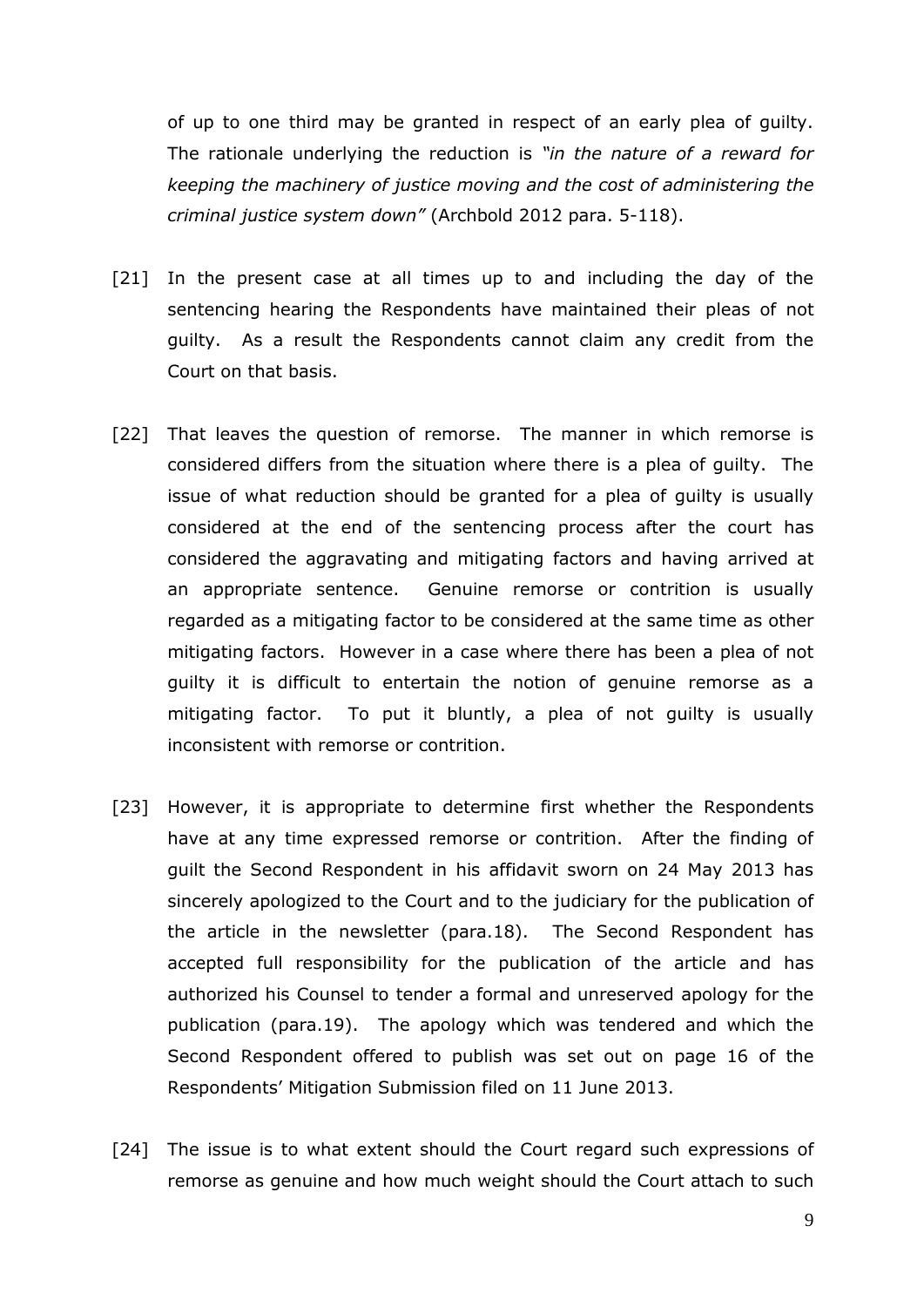expressions of remorse as a mitigating factor in view of the consistently maintained plea by both Respondents of not guilty. It is apparent from the abundant affidavit material that the plea of not guilty entered and maintained by the Respondents was on the basis that the article in the newsletter did not amount to contempt scandalising the court. There is also expressed by and on behalf of the Second Respondent the claim that the article was written by an English volunteer lawyer who was attached to the First Respondent at the time and purported to be an analysis of a Report published in England.

- [25] It may be possible on occasions to identify genuine remorse, even when expressed very late in the day following a plea of not guilty and to give some weight to that genuine remorse as a mitigating factor. However, I am not satisfied that this is such a case.
- [26] Although the proceedings were not completed when the sentencing hearing commenced, Counsel for the Respondents informed the Court during the course of his oral submissions that the Respondents had already filed a notice of appeal in the Court of Appeal against the findings of guilt. The basis of that decision can be found in the affidavit of Cynara Teresa Mary MacKenzie sworn on 24 May 2013 at paragraph 12:

*"One of the issues CCF is considering in making this decision is (again) the development of the law of contempt and the appropriate balance between commentary on the court system and the need to appropriately protect the Fiji court system."*

[27] The issue in these proceedings was in essence whether certain words appearing in the article and especially the words *"that the independence of the judiciary cannot be relied on"* constitute contempt scandalising the court. The article purported to be a summary of a report dated January 2012. It purported to be an analysis of a report setting out the position as at November 2011. The only material in the article that related to the independence of the judiciary (in its various applications under the Bangalore Principles) was a reference to the April 2009 revocation of the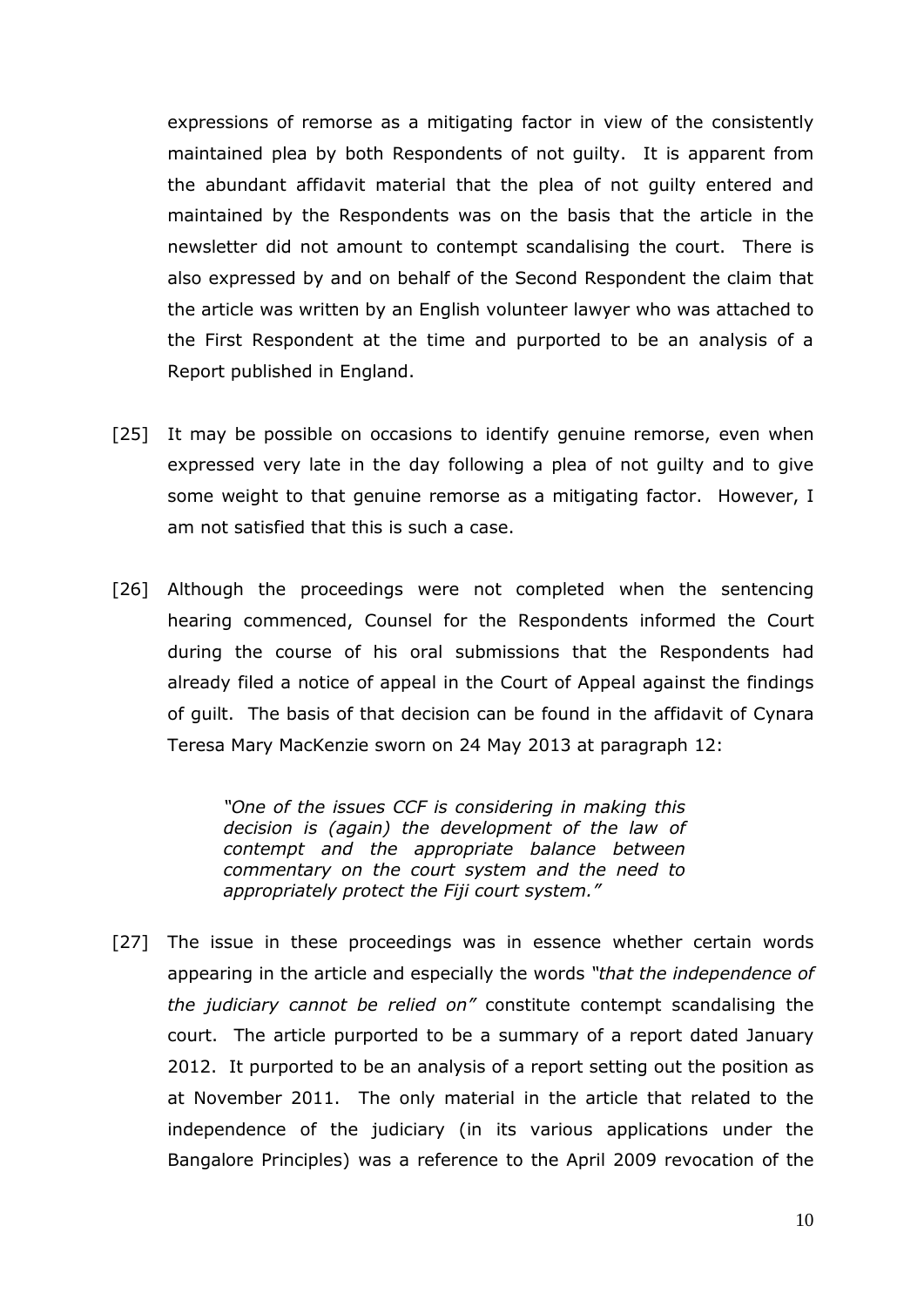Constitution and the removal of all those appointed under that Constitution including the judges.

- [28] Neither the article in question nor these contempt proceedings had anything to do with what the deponent has referred to as *"the appropriate balance between commentary on the court system and the need to appropriately protect the Fiji Court system."*
- [29] I have concluded that in respect of mitigation, the remorse expressed by the Second Respondent must necessarily be regarded as less than genuine and of little weight. Similarly the apology must necessarily be considered in the same manner.
- [30] One obvious mitigating factor that counts in favour of the Respondents is the fact that there are no previous convictions for contempt. In written submissions filed on behalf of the Respondents it is stated that neither Respondent has any prior criminal conviction of any kind. It can fairly be said that the First Respondent as an entity has a good reputation and that the Second Respondent is of good character. These conclusions are reinforced by the affidavit material filed on behalf of the Respondents in support of mitigation.
- [31] Having considered the aggravating and mitigating factors it is now necessary to consider the personal circumstances of each Respondent and then determine an appropriate disposition in each case.
- [32] I propose to consider first the position of the Second Respondent, Akuila Yabaki, as editor of the newsletter. The personal circumstances of the Second Respondent are set out in his affidavits filed on 6 September 2012 and 24 May 2013. The Second Respondent is aged 71 years old and is married with four adult children. Although their ages were not disclosed in any material before the Court, Counsel informed the Court from the Bar Table that their ages range from 32 to 43 years old. Following an early career as a teacher, the Second Respondent took up the study of theology and was ordained as a Minister in the Methodist Church in 1972. He then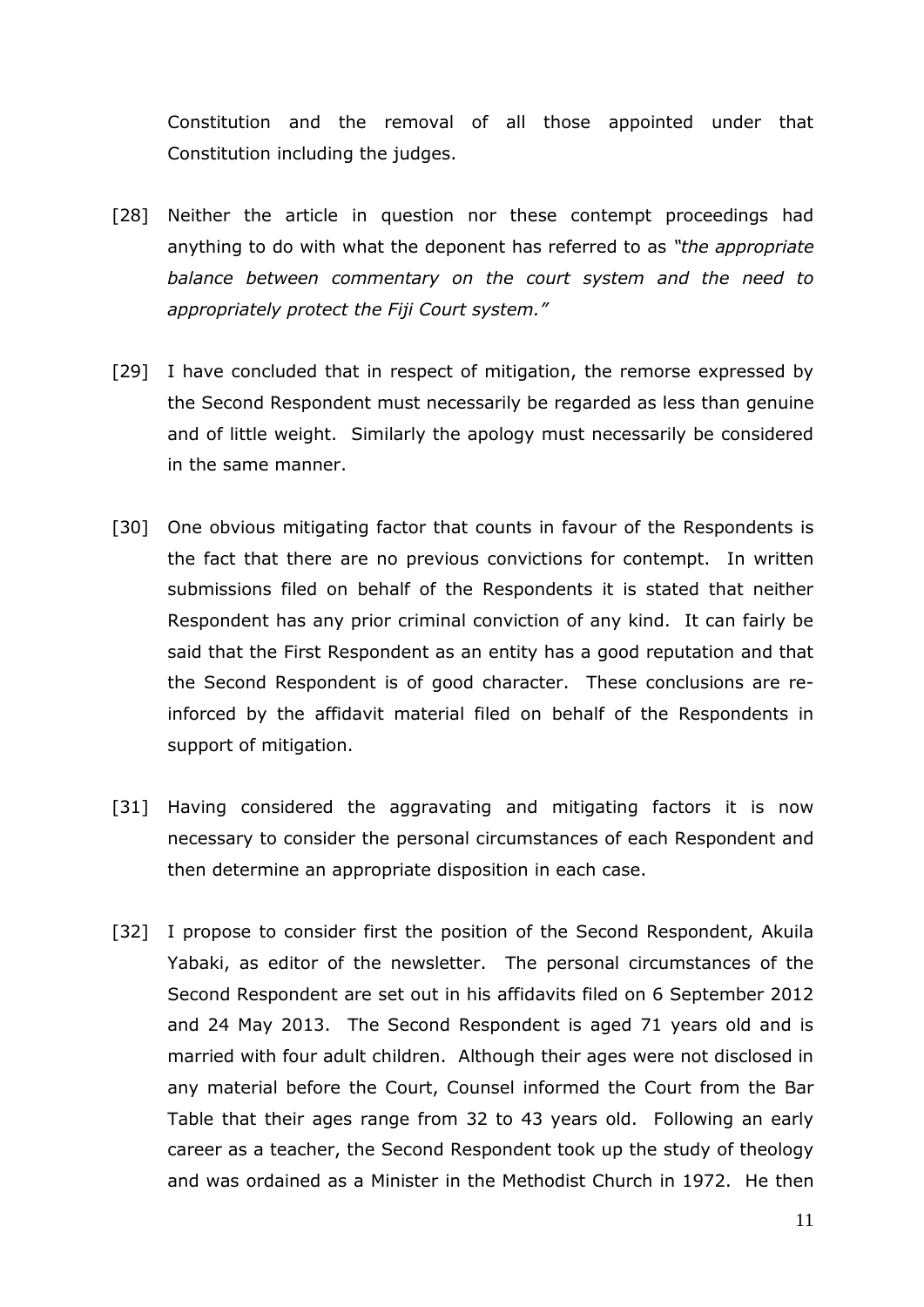obtained a Bachelor of Arts degree from the University of the South Pacific in 1974 during the course of his appointment as part time Chaplain. He subsequently held a number of appointments within the Methodist Church both in Fiji and overseas. He took up the position of Executive Director of the First Respondent in May 1999 and is now its Chief Executive Officer. It would appear that this is a full time position and his current status as an ordained minister in the Methodist Church is not disclosed. The Second Respondent's salary is \$68,000.00 gross (but not including FNPF contributions) as Chief Executive Officer and that represents his only source of income. With his wife he jointly owns shares in Amalgamated Telecommunications Holdings worth about \$10,000.00 and he has taken out a BSP Life Insurance Policy. The Second Respondent and his wife jointly own the family home at Colo-i-Suva. Since taking up the full time position as Chief Executive Officer of the First Respondent, the Second Respondent has received a number of awards and recognition from local and regional entities.

- [33] The First Respondent was established after the first 1987 coup under the name *"Back to Early May Movement"* by a group of concerned citizens. The current name was adopted in 1991 and in 1996 the First Respondent was registered under the Charitable Trusts Act Cap 67. The First Respondent made extensive submissions to the Commission charged with drafting the 1997 Constitution. That draft was reviewed by the then Parliament and after considerable debate and critical amendments was passed and subsequently proclaimed in July 1997 to come into effect in July 1998.
- [34] Following the enactment of the Constitution the First Respondent took up an educational role involving constitutional and democratic issues. It increased its advocacy activities significantly following the 2000 civilian coup. In 2003 the status of the First Respondent as a charitable trust was revoked and as a result it is now registered as a company limited by guarantee.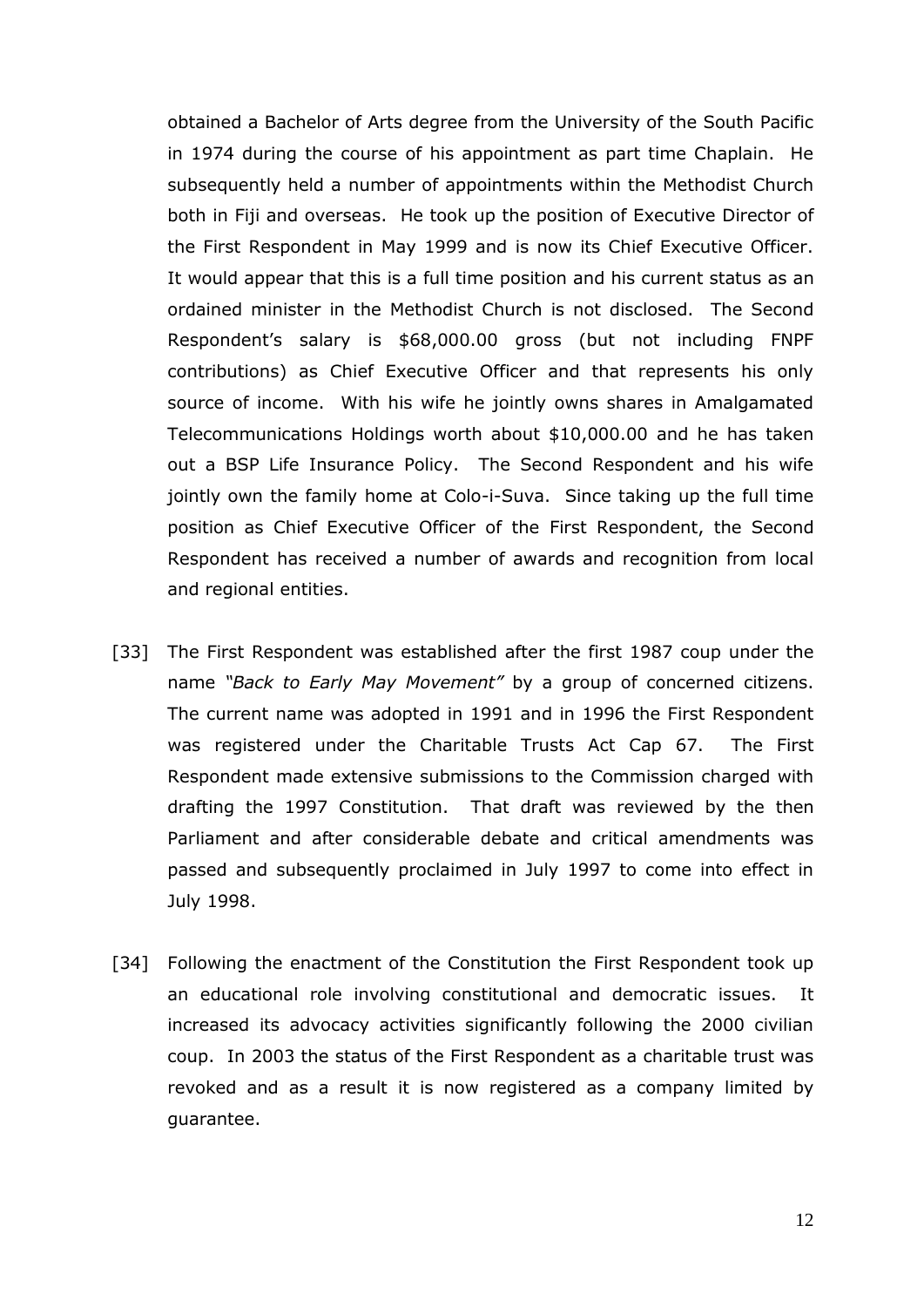- [35] In the affidavit sworn by Ms MacKenzie (supra) on 24 May 2013 at paragraph 15 the First Respondent is described as a donor-funded organization and its current principal donors are listed in the same paragraph. Its donors include the Department for International Development (DFID) of the United Kingdom and AusAid. The funding provided is usually "*tied*" although requests for additional funding for unforeseen expenditures must be made separately. The audited accounts for the year ending 31 December 2012 are attached to Ms MacKenzie's affidavit. It is sufficient to note that total income for the year was \$1,318,870 of which the principal source was grants amounting to \$930,828. Total expenses for the year were \$1,465,771 of which the principal item was salaries, wages, FNPF and training levy of \$443,734. Although showing a loss, when accumulated funds of \$367,793 were taken into account accumulated funds at the end of the financial year amounted to \$220,892. Of donor income, the two largest contributors were AusAid with \$231,288 and a source described as Conciliation Resources of \$412,093. Conciliation Resources is a registered charity in England and Wales whose funding sources, activities and involvement with the Respondents were outlined in the affidavit sworn on 23 May 2013 by its founder and Executive Director, a Mr Andrew Douglas Carl.
- [36] Both parties filed written submissions on the issue of appropriate penalties. Both Counsel presented further oral submissions on penalty during the course of the sentencing hearing.
- [37] In the written submissions filed on behalf of the Respondents, the relevant case law on sentencing in both this jurisdiction and in overseas jurisdictions is discussed in some detail in paragraphs 21 to 31. In his oral submissions before the Court Counsel submitted that the Singapore decision in **Attorney-General –v- Hertzberg Daniel and Others** [2008] SG HC 218 was relevant in the sense that Singapore was a small Island State in which the decisions of the courts indicated jealous protection of the judiciary. Counsel for the Respondents urged the Court to consider, in view of the case law and the circumstances of the contempt that *"the*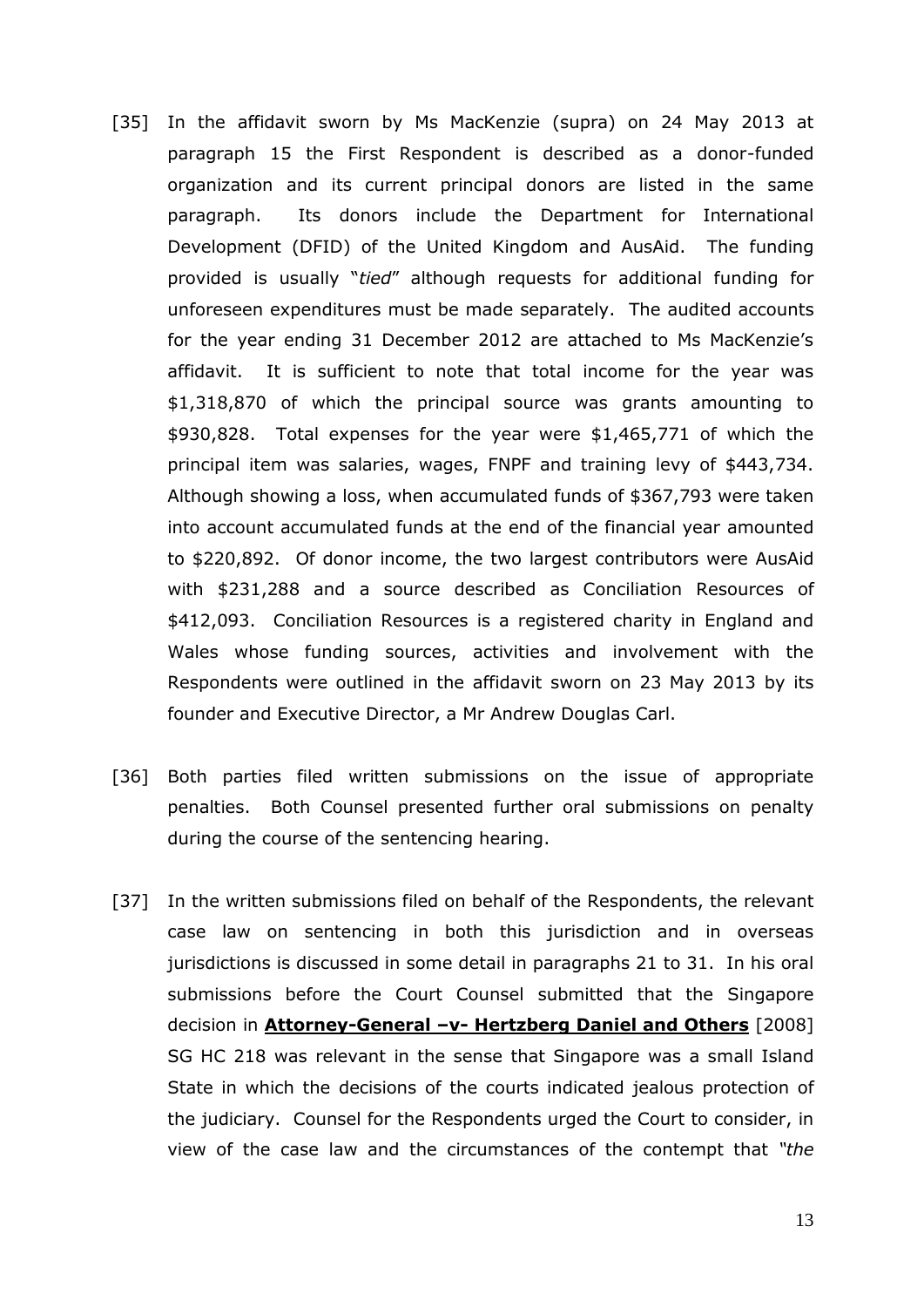*published findings and an order for costs should be adequate to vindicate the public interest."*

- [38] The written submissions filed by the Applicant also discussed at length the case law in Fiji on sentencing for contempt scandalising the court. The submissions then apply the facts of the present case to the principles that have evolved from the case law. The Applicant urged the Court to impose a substantial fine on the First Respondent and a custodial sentence of six months on the Second Respondent.
- [39] As I have already stated any penalty imposed by the Court for contempt scandalizing the court must reflect the public interest in the administration of justice, act as deterrence and appropriately denounce the conduct of the Respondents. This is not a case where the prosecution itself, the ordeal of the court proceedings, the published findings of the Court and an order for costs are sufficient to (i) vindicate the public interest, (2) deter other publications from making similar allegations and (3) appropriately denounce the contempt. I take particular note of the observations of Kirby P (as he then was) in **Director of Public Prosecutions –v- John Fairfax and Sons Ltd** (1987) 8 NSWLR 732 at page 741:

*"Woven through the language of the courts in their approach to penalty in such cases are references both to the intent and "culpability" of the contemnor and the need, objectively, to ensure, whatever the intent, that such conduct is emphatically denounced and effectively deterred."*

[40] So far as guidance for determining appropriate penalties from previous decisions is concerned, especially those from overseas jurisdictions, I take note of the comments made by the Court of Appeal in **Parmanandam – v- Attorney-General** (1972) 18 FLR 90 at page 99:

> *"It is difficult to draw very much from sentences imposed in other cases as no set of facts completely parallels another and the gravity of contempt must be estimated in its own context."*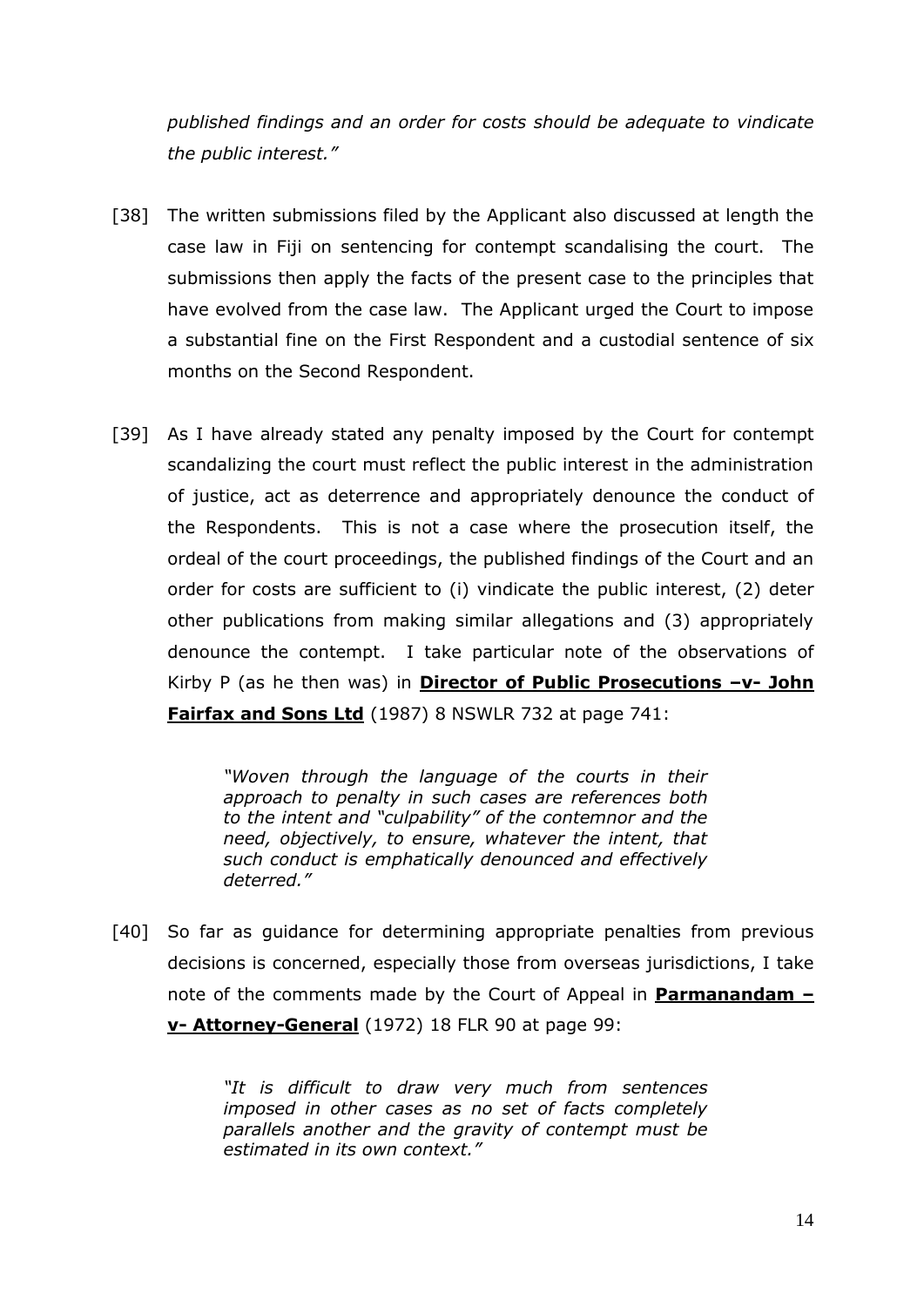- [41] In my view the most appropriate guidance comes from the recent decisions of the Courts in Fiji since 2008 involving contempt scandalising the court by publication. Both parties have made reference to those decisions in their written submissions.
- [42] Since these proceedings were commenced under Order 52 of the High Court Rules it is appropriate to consider any guidance as to penalty that might by provided by Order 52. It is abundantly clear that under Order 52 a person found guilty of contempt scandalizing the court is liable to be convicted and sentenced to a term of imprisonment (See **Parmanandam –v- The Attorney-General** (supra)).
- [43] However under Order 52 Rule 6 the Court may order that the execution of the order for committal shall be suspended for such time and on such conditions as may be specified. There is authority for the proposition that the inherent jurisdiction of the court to punish contempt of court is not affected by statute law dealing generally with imprisonment for crime. (See **Lee v Walker** [1985] QB 191). However if the Court is minded to exercise its discretion to suspend a committal, the suspended sentence must be for a fixed term and the period for which the order is suspended should also be fixed.
- [44] Another sentencing option is provided by Order 52 Rule 8 which provides that the Court may, when a person has been found guilty of contempt of court, order the person to pay a fine or to give security for his good behavior. The wording of the Rule indicates that these penalties are in addition to the power to commit.
- [45] In my judgment the contempt in the present case falls below the seriousness of the contempt involved in the 2008 decision of the High Court in **Attorney-General of Fiji –v- Fiji Times Ltd and Others** (unreported No.124 of 2008 delivered 22 January 2009). The reasons for this are the limited distribution of the newsletter and the less vitriolic language that constituted the contempt. However it must be remembered that the penalties imposed by the learned Judge in that decision were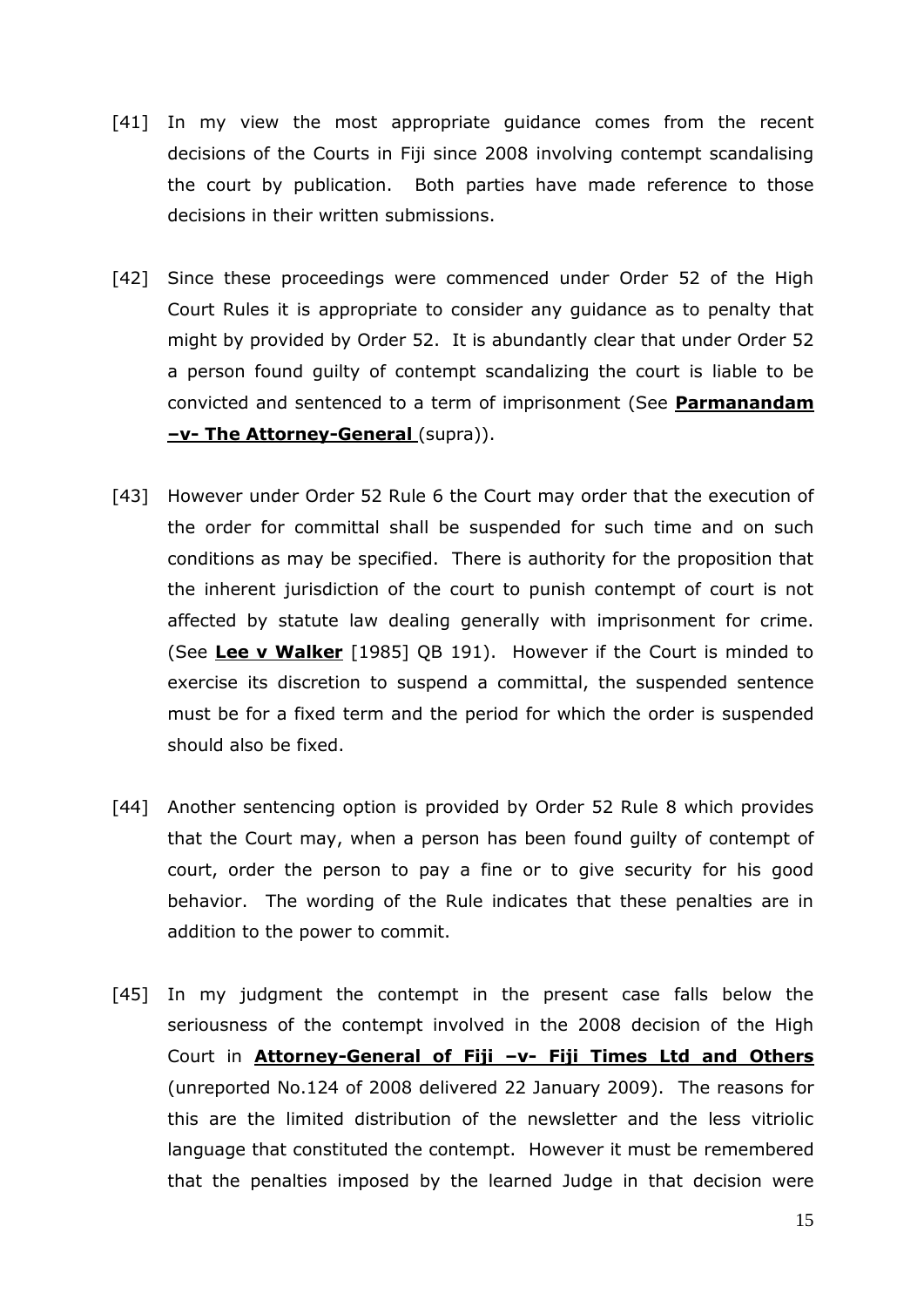premised on an early guilty plea of the Respondents. In addition the penalty that should be imposed in the present case should be less severe than the penalty imposed by the Court in **State v Fiji Times Limited and Others** (unreported No.343 of 2011 delivered 20 February 2013) on the basis that there was in that case a grave aggravating factor and on the basis that the newspaper had already been found guilty of the same form of contempt on a previous occasion.

- [46] However this is nevertheless a case where the contempt is sufficiently serious to warrant the imposition of significant penalties. So far as the Second Respondent is concerned, taking into account all the matters relating to culpability I consider that a custodial sentence of three months is appropriate. A term of imprisonment is appropriate in view of the serious nature of the contempt and its potential effect on the administration of justice and the rule of law in Fiji. However I take into account the age of the Second Respondent and his hitherto good character together with the recognition he has received as the Chief Executive of a well known non-government organization. As a result I am prepared to order that such sentence should be wholly but conditionally suspended for 12 months. In so far as the First Respondent is concerned I consider that a fine is the appropriate penalty and I order that the Second Respondent pay a fine of \$20,000.00 within 28 days.
- [47] As for costs, the Court has received correspondence dated 24 June 2013 signed by the legal practitioners acting for the parties that costs have been agreed in the sum of \$5,000.00 with each Respondent to pay \$2,500.00 each.
- [48] As a result the orders of the Court are:
	- *1. The First Respondent (Citizens Constitutional Forum Limited) is convicted and fined FJD \$20,000.00 to be paid within 28 days from the date of this decision.*
	- *2. The First Respondent is order to pay costs to the Applicant in the agreed sum of \$2,500.00 within 28 days from the date of this decision.*